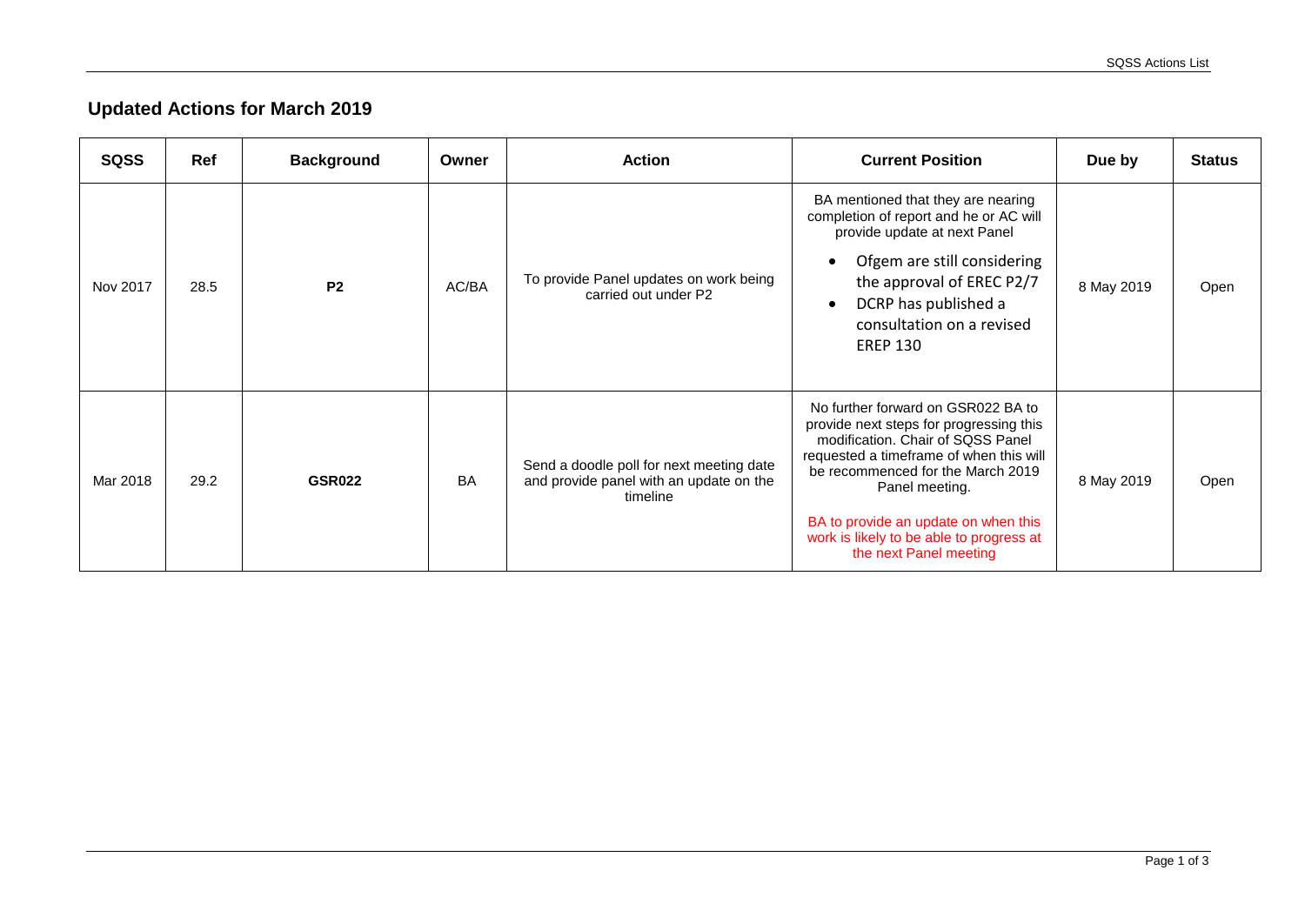## **New Actions from March Panel 2019**

.

| <b>SQSS</b> | <b>Ref</b> | <b>Background</b>                                                        | Owner     | <b>Action</b>                                                                                                          | <b>Current Position</b>                                                                                                                                                                    | Due by        | <b>Status</b> |
|-------------|------------|--------------------------------------------------------------------------|-----------|------------------------------------------------------------------------------------------------------------------------|--------------------------------------------------------------------------------------------------------------------------------------------------------------------------------------------|---------------|---------------|
| Jan 2019    | 29.5       | <b>SQSS Implementation</b>                                               | <b>CB</b> | To take forward and provide<br>clarity/solution at next Panel as to how<br>we can be more transparent going<br>forward | When Authority decision is received<br>on a modification, there is some<br>considerable time delay before the<br>modification is implemented and<br>updated version available to industry. | 13 March 2019 | Open          |
| Jan 2019    | 29.6       | <b>Chapter 7</b><br>Variations to connection<br><b>Designs</b>           | <b>GH</b> | To provide clarification at next Panel of<br>the ESO position on this matter                                           | The process of requesting that a<br>generation connection is based on a<br>Variation to Connection designed,<br>widely referred to as "Customer<br>Choice" is not sufficiently clear.      | 8 May 2019    | Open          |
| Jan 2019    | 29.7       | <b>Chapter 7</b><br><b>Substation bays &amp;</b><br>minimum requirements | GH/RWS    | To investigate and provide the ESO<br>position on this matter                                                          | Workgroup unable to reach<br>agreement on the minimum<br>requirements for substation bays. GH<br>to investigate and update Panel at<br>next meeting in March.                              | 8 May 2019    | Open          |
| Mar 2019    | 29.8       | <b>Chapter 7</b><br><b>Dynamics and Short</b><br><b>Term Ratings</b>     | <b>CB</b> | To speak to Ofgem for guidance on how<br>to resolve the risk issues.                                                   | Ofgem to clarify if this can be resolved<br>without resorting to code modification<br>as this is a commercial risk                                                                         | 8 May 2019    | Open          |
| Mar 2019    | 29.9       | <b>Chapter 7</b>                                                         | CB        | Document will have two parts- first part<br>Workgroup part and the second part<br>what ESO have developed.             | The Chair to circulate this document<br>for agreement ahead of publication                                                                                                                 | 8 May 2019    | Open          |